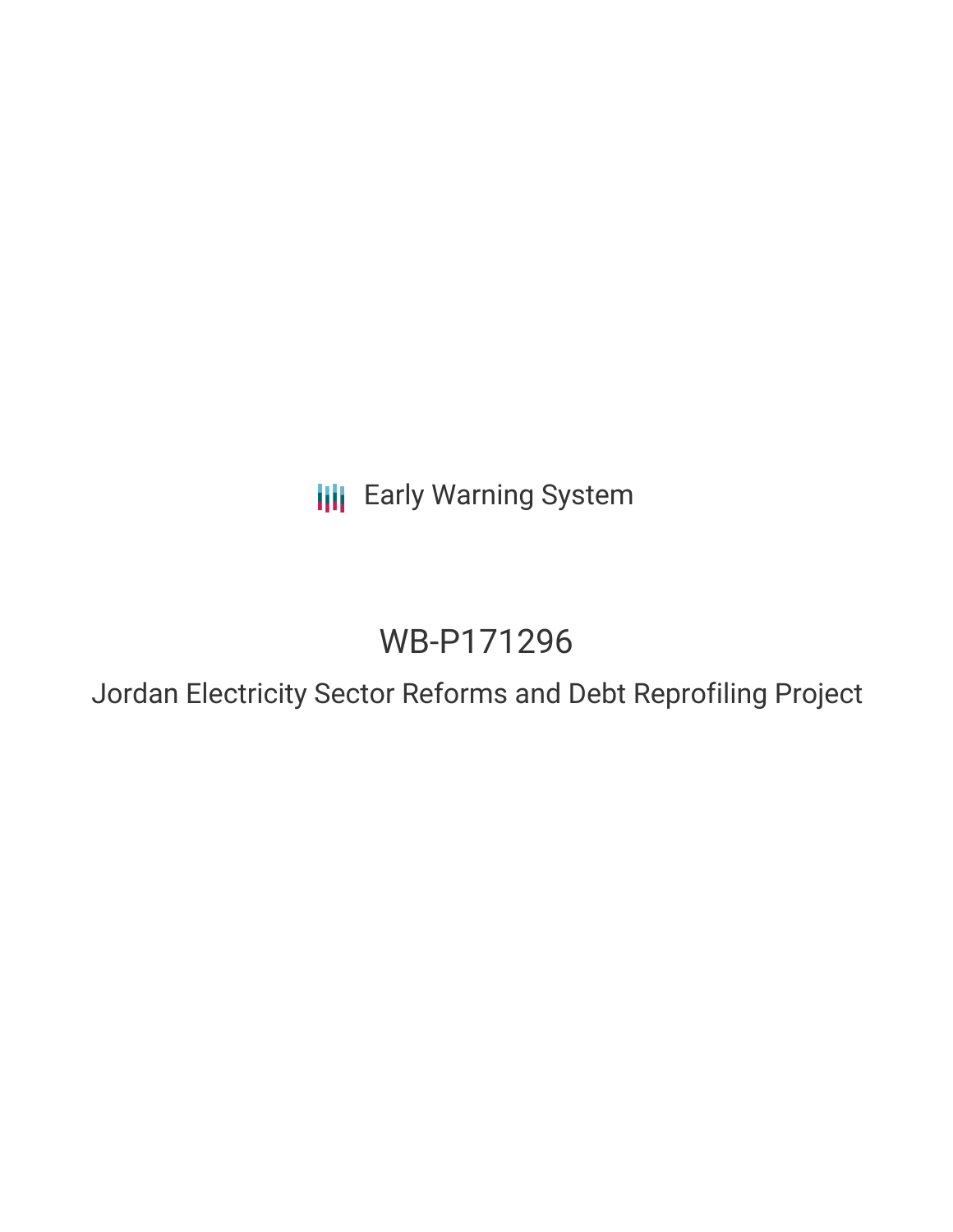

# Early Warning System Jordan Electricity Sector Reforms and Debt Reprofiling Project

### **Quick Facts**

| <b>Countries</b>               | Jordan               |
|--------------------------------|----------------------|
| <b>Financial Institutions</b>  | World Bank (WB)      |
| <b>Status</b>                  | Proposed             |
| <b>Bank Risk Rating</b>        | U                    |
| <b>Borrower</b>                | Government of Jordan |
| <b>Sectors</b>                 | Energy               |
| <b>Investment Amount (USD)</b> | \$250.00 million     |
| <b>Project Cost (USD)</b>      | \$2,900.00 million   |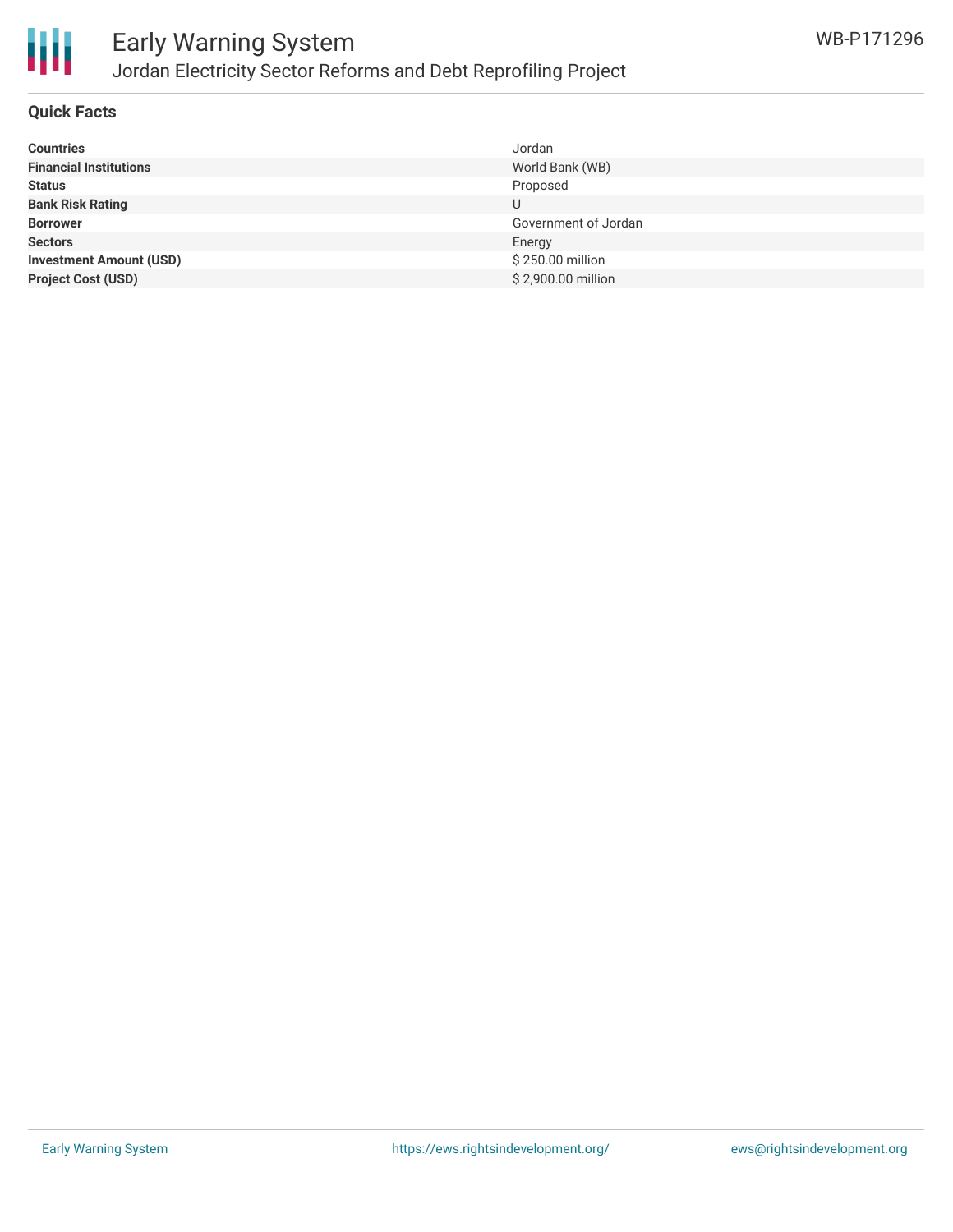

## **Project Description**

To restore financial sustainability and increase efficiency of the Jordan electricity sector.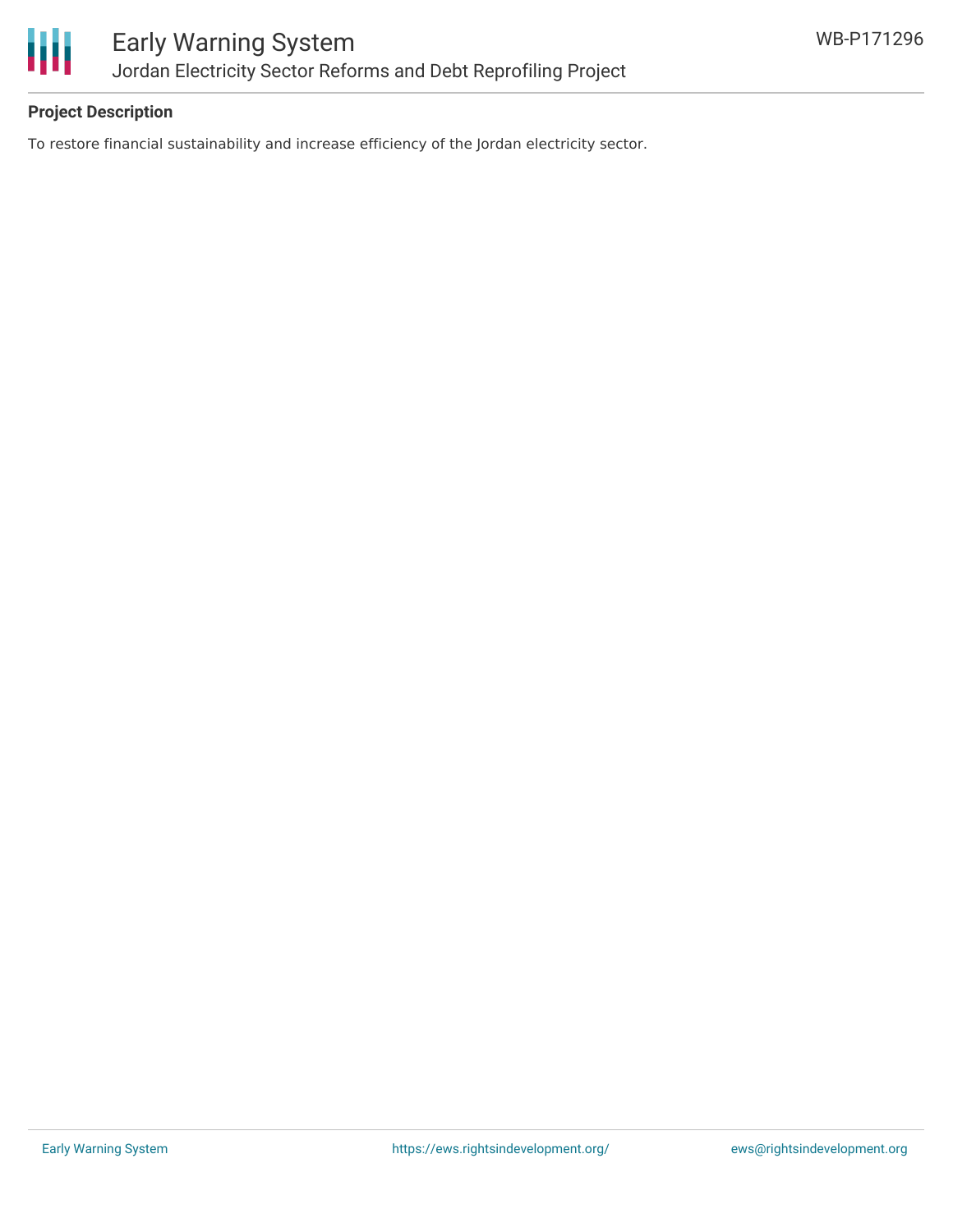

### **Investment Description**

World Bank (WB)

No investment type available at the time of the snapshot